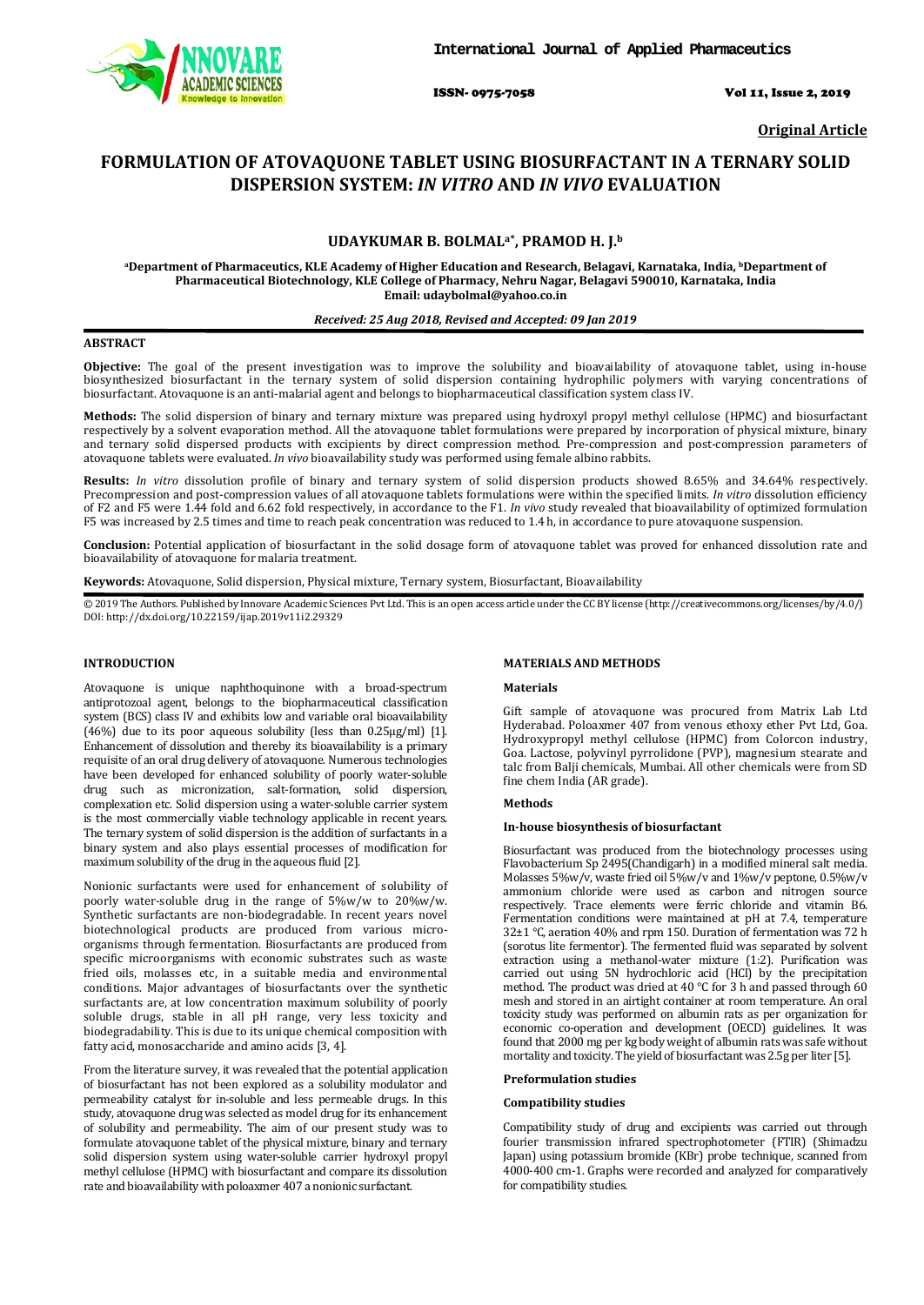#### **The solid dispersion of atovaquone with HPMC and bio surfactant**

Solvent evaporation technique was adopted for the preparation of the solid dispersion product. Atovaquone was dissolved in ethanol. Hydroxyl propyl methyl cellulose was dissolved in water in the ratio 1:2 (drug: polymer) using a magnetic stirrer. The drug solution was

added to the aqueous hydroxyl propyl methyl cellulose solution with constant stirring. The ternary system was prepared by adding various concentrations of surfactants to the drug-polymer solution as shown in the table 1. The mixture was evaporated on 8 cm diameter china dish for 48 h at room temperature. The solid mass obtained was dried at 40 °C in the oven for 4 h, pulverized, sieved through 60 mesh and stored in an airtight container until use [6, 7].

# **Table 1: Solid dispersion of atovaquone with hpmc and surfactants**

| Ingredients   | <b>Formulation code</b> |                |       |                |                |      |      |      |      |
|---------------|-------------------------|----------------|-------|----------------|----------------|------|------|------|------|
|               | Unit                    | S <sub>0</sub> | S1    | S <sub>2</sub> | S <sub>3</sub> | S4   | S5   | Σб   | S7   |
| Atovaquone    | mg                      | 62.5           | 62.5  | 62.5           | 62.5           | 62.5 | 62.5 | 62.5 | 62.5 |
| <b>HPMC</b>   | mg                      | $---$          | 125   | 125            | 125            | 125  | 125  | 125  | 125  |
| Biosurfactant | mg                      | $---$          | $- -$ | ∼              |                |      |      | -    | $--$ |
| Poloxamer407  | mg                      | $---$          | $- -$ | $- -$          |                | -    | 10   | 20   | 30   |
| Ethanol       | ml                      | $---$          | 30    | 30             | 30             | 30   | 30   | 30   | 30   |

#### **Preparation of atovaquone tablet using the solid dispersed product**

Compressed tablets containing physical mixture and solid dispersed product with and without surfactants were prepared separately by direct compression method. Diluent lactose, dry binder polyvinyl

pyrrolidone, and lubricants talc, magnesium stearate were used as excipients. All ingredients were sieved through 40 mesh and blended with lubricants and compressed in 10 stations rotary machine (M/s Karnavati) at 6 kg/cm2 hardness using 9 mm flat punches. All the formulation batches were shown in the table 2.

| Table 2: Formulation of atovaquone tablets |  |  |  |
|--------------------------------------------|--|--|--|
|--------------------------------------------|--|--|--|

| Ingredients (mg)        | <b>Formulation code</b> |                |                |                |                |       |  |  |
|-------------------------|-------------------------|----------------|----------------|----------------|----------------|-------|--|--|
|                         | F1                      | F <sub>2</sub> | F <sub>3</sub> | F4             | F <sub>5</sub> | F6    |  |  |
| Atovaquone              | 62.5                    | 62.5           | 62.5           | $- -$          | $- -$          | $- -$ |  |  |
| Solid dispersion system | $---$                   | $---$          | $---$          | S <sub>1</sub> | S <sub>3</sub> | S7    |  |  |
| Biosurfactant           | $- -$                   | 4              | $- -$          | $- -$          | $- -$          | $- -$ |  |  |
| Poloxamer407            | ---                     | $- -$          | 30             | $- -$          | $- -$          | $- -$ |  |  |
| Lactose                 | 159.5                   | 155.5          | 129.5          | 34.5           | 30.5           | 4.5   |  |  |
| <b>PVP</b>              |                         |                |                |                |                |       |  |  |
| Mg stearate             |                         |                |                |                |                |       |  |  |
| Talc                    |                         |                |                |                |                |       |  |  |
| Total weight            | 230                     | 230            | 230            | 230            | 230            | 230   |  |  |

S1, S3, S7. Solid dispersed products

#### **Evaluation of atovaquone solid dispersed products**

#### *In vitro* **dissolution**

All solid dispersion products and pure drug were subjected for dissolution profile using USP dissolution apparatus (Electro lab India TD 80) at 50 rpm in 1.2 pH buffer media for 1 h. Sample equivalent to 62.5 mg of atovaquone was placed in the tea bag and tied to the paddle. Aliquot samples were withdrawn from 900 ml at specified intervals and analyzed using uv-vis spectrophotometer (UV 1900 Shimadzu Japan) at λmax 220 nm under sink condition [8].

# **Evaluation of atovaquone tablets**

#### **Pre-compression**

All the formulation of atovaquone lubricated powder blends was subjected for micromeritics properties using conventional methods. Bulk density and tapped density was determined by using measuring cylinder method. Hausner's ratios, Carr's index, were determined using the bulk density and tapped density data. An angle of repose was determined by conventional funnel method [9].

#### **Post-compression**

All batches of atovaquone tablets were subjected to nonpharmacopieal and pharmacopieal tests. Tablet thickness, hardness, was determined using a vernier caliper and Monsanto hardness tester respectively. Friability, disintegration test was performed as per Indian pharmacopeia (IP 2014) [10].

# *In vitro* **dissolution rate study**

The dissolution rate of atovaquone tablets prepared was studied in 900 ml of acidic buffer of pH 1.2 using USP dissolution apparatus

type I at 50 rpm and the  $37\pm1$  °C temperature was maintained throughout the study. Aliquot samples of dissolution media (5 ml) were withdrawn through a filter (0.45µ) syringe at different intervals of time up 60 min. All the samples were suitably diluted and assayed at λmax 220 nm and sink condition was maintained [11, 12].

### **Dissolution efficiency**

The concept of dissolution efficiency (DE) was proposed by Khan and Rodes in 1975 is defined by

$$
DEt\% = \frac{\int_0^t Y \, dt}{0100t} \, X100
$$

Where Y is the percentage of drug dissolved at any time t, Q100 is the100 percentage of dissolved product, DE is the area under the dissolution curve between time points 0 and t expressed as a percentage of the curve at maximum dissolution, Q100, over the same time period [13].

#### *In vivo* **bioavailability study**

Experiments were conducted in compliance with the committee for the purpose of control and supervision of experiments on animals (CPCSEA) and experimental protocol approval from institutional animal's ethics of our institution (Registered No221). Female albino rabbits (1.2 to 1.5 kg) were used in the study. Animals were divided into two groups. Each group containing three rabbits was housed in polypropylene cages in a room with the controlled temperature of  $25±3$  °C and relative humidity (RH) 60±5% in 12 h light/12 h night cycle. The animals were fed with a standard pelleted diet and purified water ad libitum throughout the experiment. Group I and group II received atovaquone (25 mg/kg) oral suspension and optimized atovaquone tablet formulation (F5) respectively, through oral silicon tube after 12 h fasting. Blood samples were collected from the marginal vein of the ear of rabbits at an interval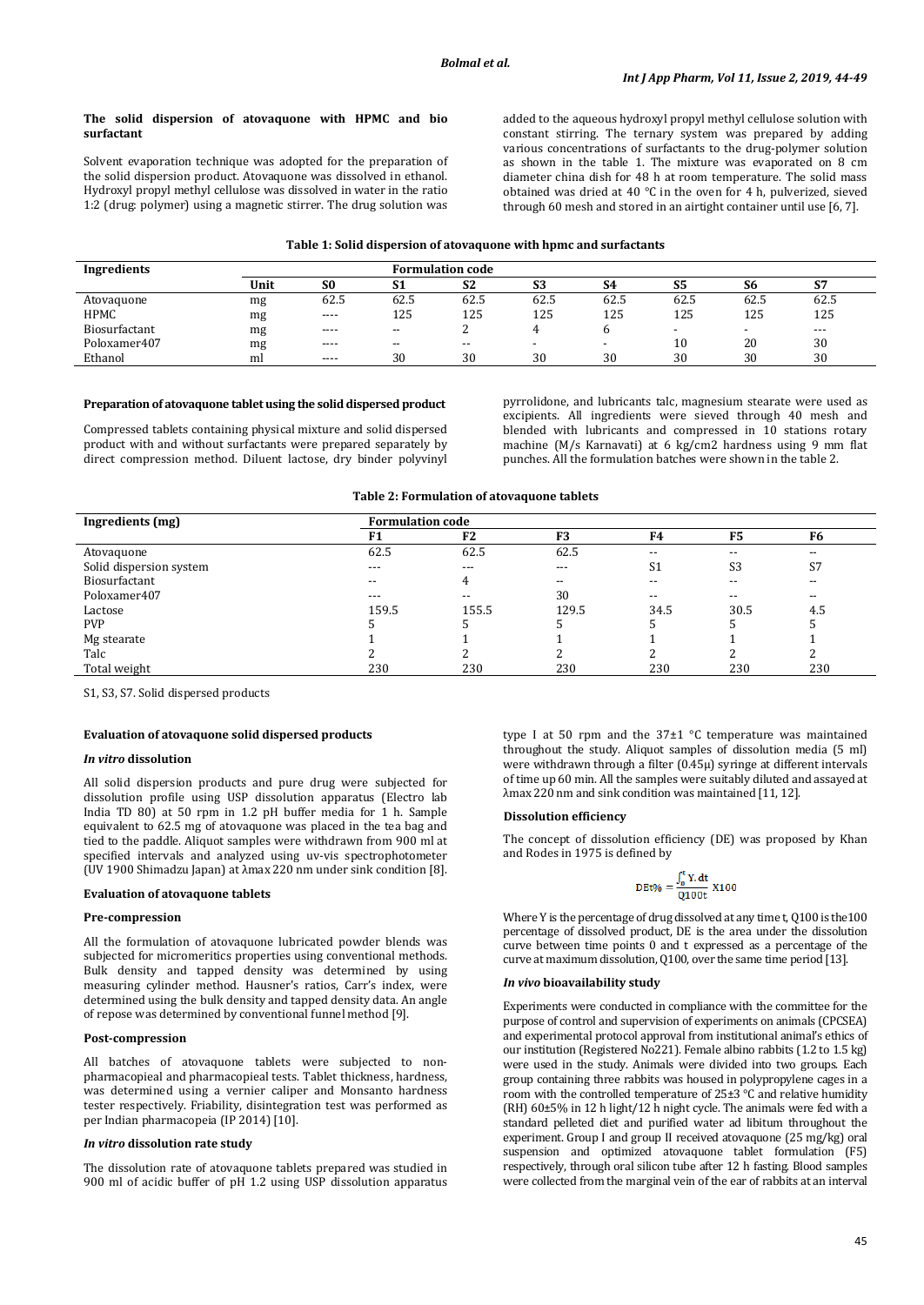0.5 h, 1 h, 3 h, 6 h, 12 h in a heparinized tube. Plasma samples were obtained by centrifuged at 5000Xg for 10 min and stored at-20 °C until analyzed. All the plasma samples were analyzed for drug content through high-performance liquid chromatography (HPLC SPD-M20A Shimadzu) with the following conditions. Chromatographic separation was developed for the quantitative serum level of atovaquone using column C18. Mobile phase consists of 0.1%v/v formic acid and methanol in the ratio of 20:80. The aqueous phase was eluted at a flow rate of 1 ml/min, volume injected was 20 µl and retention time was 7 to 8 min with the 15 min run time. The effluent was monitored at UV 254 nm. Standard calibration was constructed by spike method using a different concentration of drug in serum. All other chromatographic separation conditions were kept constant [14].

# **Pharmacokinetic analysis of data**

The obtained data were expressed as mean±SEM. Student t-test and ANOVA were used to analyze and compare the results  $p \times 0.05$  was

considered significant in all the tests. Systat 13 software was used in the study.

Maximum peak plasma concentration (Cmax) and time to reach maximum plasma concentration (t max) were obtained from the plasma concentration v/s time graph, area under the curve (AUC) calculated from the trapezoidal rule [15].

# **RESULTS AND DISCUSSION**

#### **Drug and excipients compatibility study**

The FTIR graph interpretation of atovaquone and excipients showed the characteristics peaks of atovaquone at 3375 cm-1(C-O stretch),1658 cm-1(aromatic C=O stretch),729.09 cm-1(C-Cl stretch),2924(aromatic C-H stretch) were retained. No significant differences were observed, indicative of compatibility with drug and excipients. (fig. 1)



**Fig. 1: FTIR of atovaquone and excipients**

#### **Solid dispersion of atovaquone**

The dissolution medium in United State pharmacopeia (USP) for atovaquone drug is isopropyl alcohol 40% v/v with potassium hydrogen phosphate pH 8. In the present study 0.1N hydrochloric acid pH 1.2 dissolution medium was used to mimic the biological fluid. All the formulated solid dispersion batches, dissolution rate profiles were shown in the fig. 2. Batch S1 showed two fold increases in dissolution rate in accordance with batch S0. All the formulation batches of ternary systems of biosurfactant showed an average twofold increase in the dissolution rate as compared to all batches of poloaxmer 407. Enhanced percentage of dissolution rate of atovaquone drug could be the effective penetration and wettability by biosurfactant, a similar study was reported by Swati S *et al.* [16]. Dissolution rates of batch S3 and S4 did not show significant differences in the percentage of drug release. Hence S3 formulation was chosen for further study. A comparative dissolution profile of binary and ternary systems of solid dispersion is shown in fig. 3.



**Fig. 2: Comparative dissolution profile of solid dispersed products from S0 to S7 for 1h. (n=3)(mean±SD)**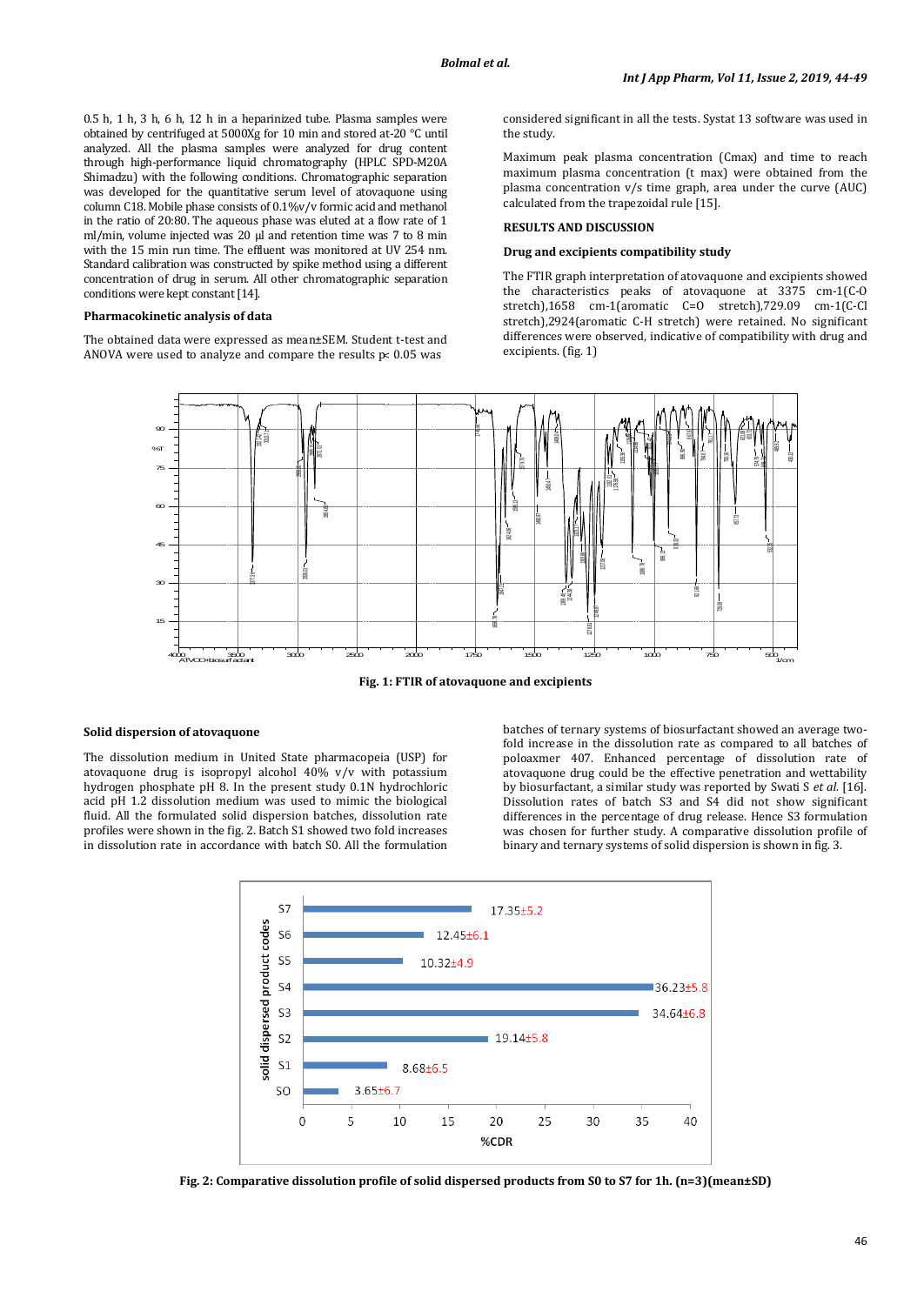

**Fig. 3: Comparative dissolution profile of binary (S1) and ternary system of solid dispersion (S3, S7). (n=3) (mean±SD)**

#### **Atovaquone tablet evaluation**

Atovaquone tablets formulations were prepared from the physical mixture (F1, F2, F3) and solid dispersed product blends of binary (F4) and ternary systems (F5, F6) using the dry granulation method. These two processing steps (physical mixture and solid dispersion) were adapted to atovaquone tablet preparation, to evaluate the appropriate method of addition of surfactants to achieve an enhanced dissolution rate of atovaquone.

#### **Pre-compression**

All the formulated atovaquone formulation powder blends were subjected for micromeritics properties. The compressibility index, Hausner's ratio, and angle of repose were within the specified limits of 10.8% to 12.19%, 1.11 to 1.27 and 25.60 to 28.30 respectively. From table 3 results indicates that all formulations were having a good free flowing and compressible properties.

| Table 3: Micrometric properties of lubricated powder of atovaquone |  |  |  |
|--------------------------------------------------------------------|--|--|--|
|--------------------------------------------------------------------|--|--|--|

| Formulation<br>code | Bulk density*<br>$(g/cm^3)$ | Tapped density*<br>$(g/cm^3)$ | Compressibility index $(\%)^*$ | Hausner's ratio <sup>*</sup> | Angle of repose <sup>*</sup> |
|---------------------|-----------------------------|-------------------------------|--------------------------------|------------------------------|------------------------------|
| F1                  | $0.49 \pm 0.02$             | $0.55 \pm 0.02$               | $12.19 \pm 0.03$               | $1.13 \pm 0.08$              | $25.60 \pm 2.07$             |
| F <sub>2</sub>      | $0.48 \pm 0.01$             | $0.54 \pm 0.04$               | $10.83 \pm 0.04$               | $1.11 \pm 0.07$              | $26.71 \pm 0.57$             |
| F <sub>3</sub>      | $0.47 \pm 0.09$             | $0.55 \pm 0.03$               | $10.89 \pm 0.04$               | $1.12 \pm 0.04$              | $27.13 \pm 0.75$             |
| F4                  | $0.48 \pm 0.08$             | $0.53 \pm 0.02$               | $13.01 \pm 0.01$               | $1.13 \pm 0.04$              | $26.40\pm0.43$               |
| F <sub>5</sub>      | $0.47 \pm 0.01$             | $0.53 \pm 0.02$               | $11.70 \pm 0.07$               | $1.10 \pm 0.02$              | 27.58±0.35                   |
| F6                  | $0.48 \pm 0.03$             | $0.53 \pm 0.04$               | $10.93 \pm 0.09$               | $1.13 \pm 0.09$              | $28.30 \pm 0.01$             |

\*mean±SD (n=6)

## **Table 4: Post-compression parameters**

| Code           | Weight variation $*(mg)$ | <b>Thickness</b><br>$(mm)*$ | <b>Hardness</b><br>$(kg/cm2)*$ | Friability $(\%)^*$ | <b>Drug Content</b><br>$(%)^*$ | Disintegration time (min)* |
|----------------|--------------------------|-----------------------------|--------------------------------|---------------------|--------------------------------|----------------------------|
| F1             | $230\pm2.01$             | $3.5 \pm 0.5$               | $3.3 \pm 0.35$                 | $0.32 \pm 0.091$    | $98.22 \pm 0.50$               | $7.50 \pm 0.01$            |
| F <sub>2</sub> | $230\pm3.04$             | $3.5 \pm 0.6$               | $3.5 \pm 0.50$                 | $0.39 \pm 0.015$    | $96.70 \pm 1.06$               | $5.5 \pm 0.04$             |
| F3             | $230\pm3.25$             | $3.5 \pm 0.5$               | $3.3 \pm 0.35$                 | $0.36 \pm 0.028$    | $99.05 \pm 0.43$               | $6.60 \pm 0.25$            |
| F4             | $230 \pm 2.02$           | $4.5 \pm 0.5$               | $3.4 \pm 0.40$                 | $0.19 \pm 0.041$    | $98.03 \pm 0.37$               | $6.30 \pm 0.02$            |
| F <sub>5</sub> | $230 \pm 3.05$           | $4.25 \pm 0.5$              | $3.3 \pm 0.35$                 | $0.21 \pm 0.028$    | $97.45 \pm 0.43$               | $4.50 \pm 0.05$            |
| F6             | $230\pm3.04$             | $3.35 \pm 0.5$              | $3.40 \pm 0.40$                | $0.25 \pm 0.013$    | $98.25 \pm 0.37$               | $5.50 \pm 0.04$            |

\*mean±SD (n=6)

#### **Post-compression**

Pharmacopieal and non–pharmacopieal tests for atovaquone tablets results were shown in the table 4. Weight variation test, thickness, hardness, friability, and drug content results were within the specified limits. Results of disintegration test for batch F2 and F5 indicated that addition of biosurfactant in the ternary system can improve the disintegration time. Similar results were also reported by Shaji A *et al.* [17].

#### *In vitro* **dissolution profile**

*In vitro* dissolution of a physical blend of atovaquone tablets F1, F2 and F3 showed 5.7%, 9.0% and 7.23% drug release respectively.

Binary and ternary blend system atovaquone tablets, F4, F5 and F6 showed 10.95%, 37.65% and 18.64% respectively (fig. 4). The numbers of fold increase in dissolution efficiency for F2, F3, F4, F5, and F6 were 1.44, 1.28, 1.94, 6.62, and 3.51 respectively (table 5). *In vitro* dissolution profile revealed that physical mixture blend(F2) and the ternary system blend (F5) of biosurfactant showed 2 fold and 6.6 fold an increase in the percentage of dissolution rate respectively, calculated at DE45. From these results conclude that the most effective step for the addition of surfactant in the tablet formulation was in the ternary system. Mohamed FK *et al.* [18] reported that addition of surfactant in ternary solid dispersion system showed an increased in dissolution rate of less water-soluble drug.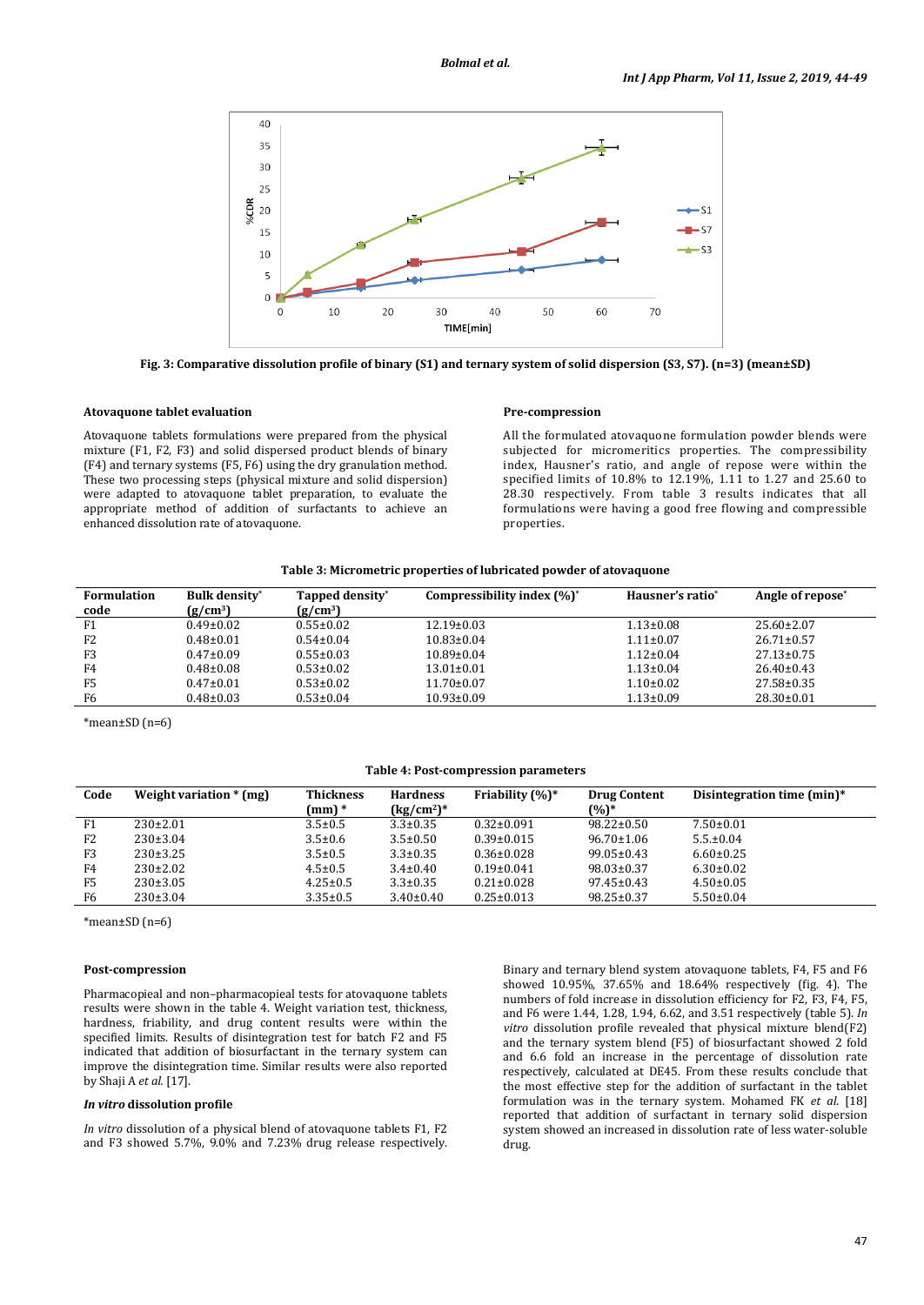

**Fig. 4:** *In vitro* **dissolution of atovaquone tablet F1 to F6. (n=3) (mean±SD)**

| Table 5: Dissolution efficiency of F1 to F6 (n=3) (mean±SD) |
|-------------------------------------------------------------|
|-------------------------------------------------------------|

| Formulation                                      |                                         | <b>DO</b><br>. . | $\mathbf{r}$<br>. . | $\Gamma$                         | <b>DE</b><br>. .                                     | ŀь                                   |
|--------------------------------------------------|-----------------------------------------|------------------|---------------------|----------------------------------|------------------------------------------------------|--------------------------------------|
| <b>DE45</b>                                      | <b>P 09</b><br>$  -$<br><u>J.VZ±J.J</u> | $7.2 + 6.6$      | $1 - 7$<br>6.45±7.Z | $- -$<br>$  \sim$<br>7.7 J ± J.O | $\sim$<br>$\sim$ $\sim$ $\sim$<br>JJ. <i>L</i> J_T.U | $\sim$ $-$<br>$\overline{ }$<br>⊥J.∪ |
| ı dissolution rate-<br>No of fold increase<br>۱n | ---                                     | 1.44             | ാറ<br>1.40          | 94<br><b></b>                    | $\sim$<br>0.OZ                                       | $\sim$ $-$<br>⊥ ن.ن                  |

# *In vivo* **study**

From *in vivo* data, model-independent pharmacokinetic parameters, Cmax, tmax, and AUC were summarized in the table 6. The mean AUC of F5 and oral suspension were 240.73 µg/ml/h and 88.71 µg/ml/h respectively. Formulation F5 exhibited a significant increase Cmax: 3 folds and tmax was shortened by 1.4h in accordance to oral

suspension (fig. 5). Formulation strategy for BCS class IV drug has been met with moderate success by incorporation of biosurfactant in the atovaquone dosage form. The beneficial effect of biosurfactant could be enhanced solubility-dissolution kinetics is the probable driving force behind the improved pharmacokinetic properties and effective softening of tight junction of the intestinal cell lining. Improved bioavailability study was reported by Borhardev *et al.* [19].

| Table 6: <i>In vivo st</i> udy of F5 and oral suspension |
|----------------------------------------------------------|
|----------------------------------------------------------|

| <b>PK</b> parameters | Oral suspension <sup>*</sup> | F5'               |
|----------------------|------------------------------|-------------------|
| Cmax $\mu$ g/ml      | 10.56±12.51                  | $30.12 \pm 14.32$ |
| t max h              | 6.5±14.32                    | $5.1 \pm 13.58$   |
| AUC $\mu$ g/ml/h     | 88.71±23.17                  | 240.73±24.56      |

\*mean±SD (n=3)



**Fig. 5:** *In vivo* **study of F5 and atovaquone suspension. (n=3) (mean±SD)**

# **CONCLUSION**

The main objective of the present study was to evaluate the effect of biosurfactant on dissolution rate and bioavailability of BCS class IV drug. Atovaquone was selected as a model drug. Formulations of a solid dispersion in a binary and ternary system with biosurfactant and synthetic surfactants were prepared and compared. The ternary system was proved to be better than the binary system for enhancement of dissolution rate. Atovaquone tablets prepared from physical mixture blend and solid dispersed products. Evaluated results indicated that addition of biosurfactant in the ternary system better than the physical mixture. *In vivo* study indicated the biosurfactant can also act as bioenhancer for BCS class IV drugs. However, detailed toxicology and stability studies are needed for the biosurfactant to be approved from regulatory authorities as the surface active agent.

#### **ACKNOWLEDGMENT**

Authors are thankful to the principal of KLE College of pharmacy Belagavi for providing all facilities for the conduct of research